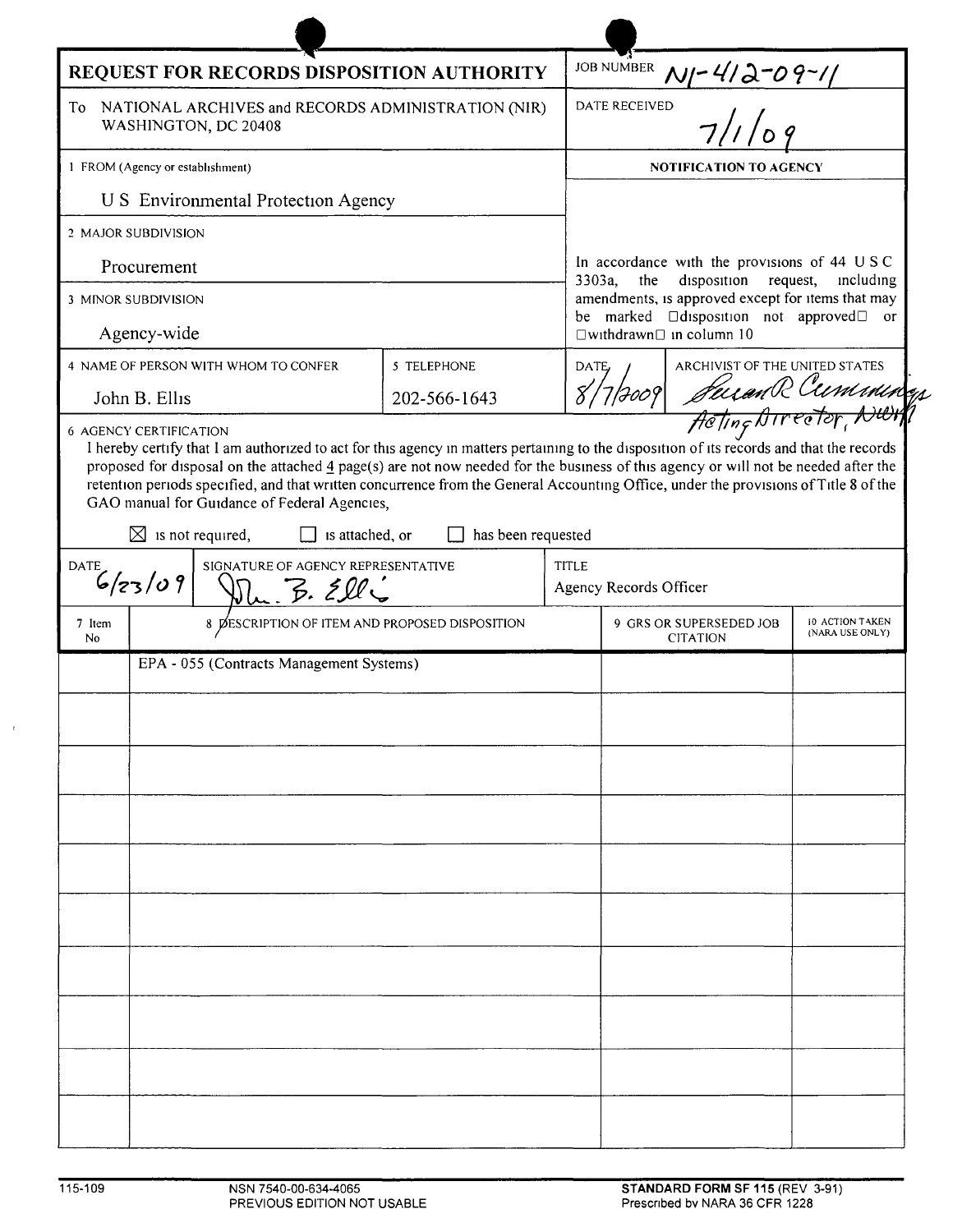This schedule is in development. It may not be used to retire or destroy records. If you have any questions, please contact the Records Help Desk.

# **EPA Records Schedule 055**

Status: Development, *06/30/2009*

Title: Contracts Management Systems

Program: Procurement

Applicability: Agency-wide

Function: 405 - Supply Cham Management

## NARA Disposal Authority:

This schedule authorizes the disposition of the record copy m any media (media neutral), excludmg any records already m electronic form. Records designated for permanent retention must be transferred to the National Archives m accordance with NARA standards at the time of transfer.

• Pending

#### Description:

The electronic contracts management systems provide comprehensive procurement and contract management life-cycle support from acquisition initiation through contract closeout. They interface with other EPA systems to successfully utilize their capabilities, The systems produce solicitations, contracts, contract modifications, work orders and taskmg documents.

#### Disposition Instructions:

Item a: Electronic software program

The Office of Administration and Resources Management, Office of Acquisition Management IS responsible for the disposition of this item

- 
- parable<br>Listen de la parable de la parable de la parable de la partie de la partie de la partie de la partie de la par
- Destroy when no longer needed to ensure access to and use of the electron speeds throughout the authorized retention period.

Item b: Input

**Maries**<br>Follow instructions for • Follow instructions for EPA

Item c(1): Electronic data - except Superfund site-specific

 $N1 - 4.2 - 94.2/7$ 

 $E_{i}$   $\mu$   $T_{nstrat}$ 

 $N$ en-Cerar $\Lambda$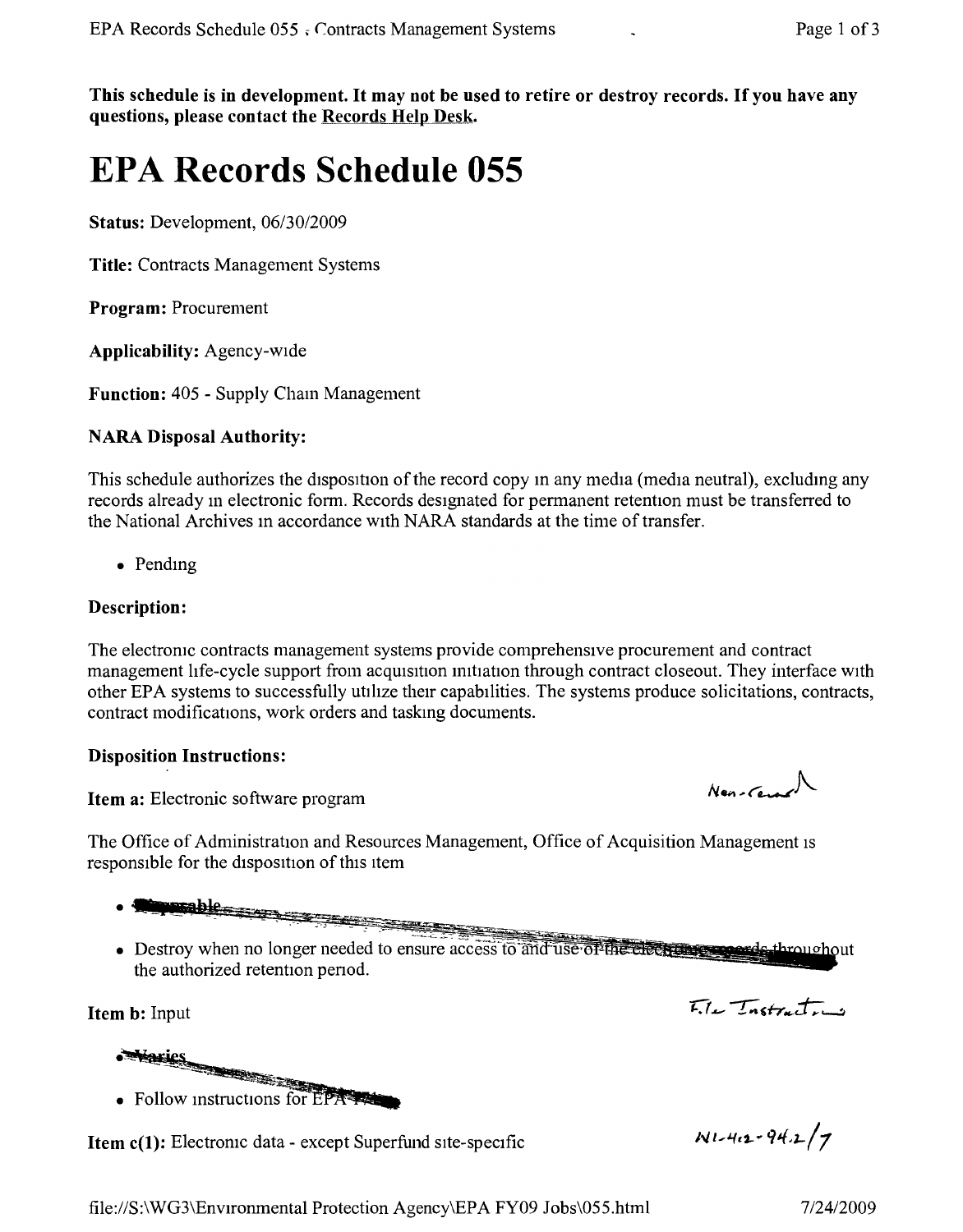The Office of Administration and Resources Management, Office of Acquisition Management is responsible for the disposition of this item.

Supposable

• Delete 6 years and 3 months after contract checks.

**Item c(2):** (Reserved)

**Item c(3):** Electronic data - Superfund site-specific

The Office of Admimstration and Resources Management, Office of Acquisition Management is responsible for the disposition of this item.

- **• Disposable**
- Delete 30 years after contract closeout.

**Item d(1):** Output and reports

*~T •*

• File with related records and follow instructions for the related

**Item d(2):** System usage reports



**Item e:** Systems documentation

The Office of Administration and Resources Management, Office of Acquisition Management IS responsible for the disposition of this item.

**E**Bisposable  $-1$ Ļ ----:o~ --=~ \_ l

• Follow instructions for EPA 304, items to

## **Guidance:**

See EPA 020 Superfund site-specific contract records and EPA 202 for contracts for programs other than Superfund site-specific. The systems currently interface with the Integrated Fmancial Management System (lFMS), scheduled as EPA 054.

#### **Reasons for Disposition:**

The following change was made m the *03/3112009* version:

File Instruction

 $67820/11a(.)$ 

 $CRSZo/IC$